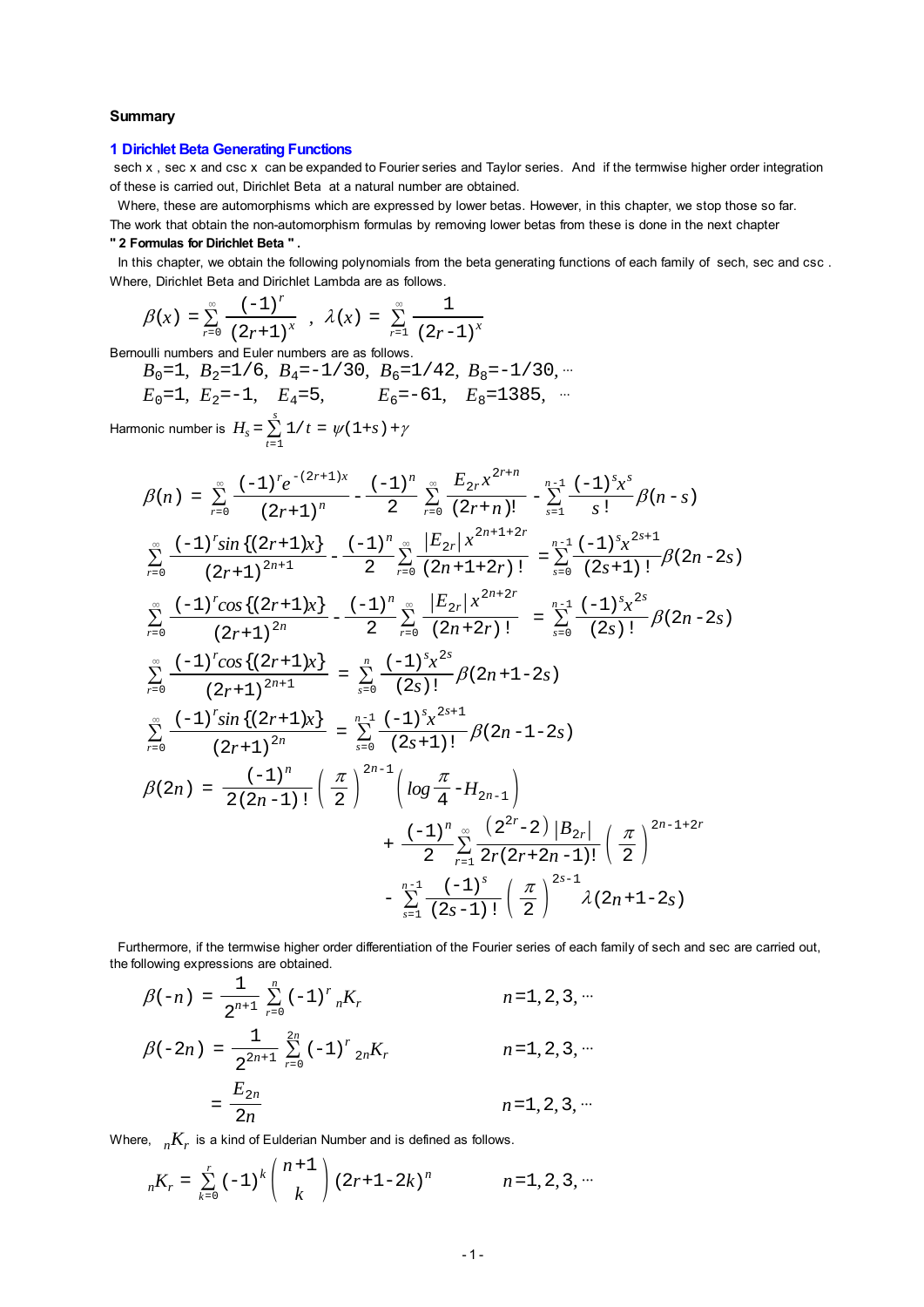# **2 Formulas for Dirichlet Beta**

 Here, removing the lower betas from the the automorphism formulas in the previous chapter, we obtain the following non-automorphism formulas. Where, Bernoulli numbers and Euler numbers are as follows.

$$
B_0=1
$$
,  $B_2=1/6$ ,  $B_4=-1/30$ ,  $B_6=1/42$ ,  $B_8=-1/30$ , ...  
\n $E_0=1$ ,  $E_2=-1$ ,  $E_4=5$ ,  $E_6=-61$ ,  $E_8=1385$ , ...

And, gamma function and incomplete gamma function were as follows.

$$
\Gamma(p) = \int_0^\infty t^{p-1} e^{-t} dt \qquad , \qquad \Gamma(p, x) = \int_x^\infty t^{p-1} e^{-t} dt
$$

# **2.1 Formulas for Beta at natural number**

For  $0 < x \le \pi/2$ ,

$$
\beta(n) = \sum_{r=0}^{\infty} \sum_{s=0}^{n-1} \frac{(2r+1)^s x^s}{s!} \frac{(-1)^r e^{-(2r+1)x}}{(2r+1)^n} + \frac{x^n}{2} \sum_{r=0}^{\infty} {n \choose 2r} \frac{E_{2r} x^{2r}}{(n+2r)!}
$$

**Especially,**

$$
\beta(n) = \sum_{r=0}^{\infty} \sum_{s=0}^{n-1} \frac{(2r+1)^s}{s! \ 2^s} \frac{(-1)^r e^{-(r+1/2)}}{(2r+1)^n} + \frac{1}{2^{n+1}} \sum_{r=0}^{\infty} \binom{-n}{2r} \frac{E_{2r}}{(n+2r)! \ 2^{2r}}
$$

$$
\beta(n) = \sum_{r=0}^{\infty} \sum_{s=0}^{n-1} \frac{(2r+1)^s}{s!} \frac{(-1)^r e^{-(2r+1)}}{(2r+1)^n} + \frac{1}{2} \sum_{r=0}^{\infty} \binom{-n}{2r} \frac{E_{2r}}{(n+2r)!}
$$

**Example**

$$
\beta(4) = \sum_{r=0}^{\infty} \left\{ 1 + \frac{2r+1}{1! \ 2^1} + \frac{(2r+1)^2}{2! \ 2^2} + \frac{(2r+1)^3}{3! \ 2^3} \right\} \frac{(-1)^r e^{-r-\frac{1}{2}}}{(2r+1)^4} + \frac{1}{2^5} \sum_{r=0}^{\infty} \left( \frac{-4}{2r} \right) \frac{E_{2r}}{(4+2r)! \ 2^{2r}}
$$

$$
\beta(4) = \sum_{r=0}^{\infty} \left\{ 1 + \frac{2r+1}{1!} + \frac{(2r+1)^2}{2!} + \frac{(2r+1)^3}{3!} \right\} \frac{(-1)^r e^{-2r-1}}{(2r+1)^4} + \frac{1}{2} \sum_{r=0}^{\infty} \left( \frac{-4}{2r} \right) \frac{E_{2r}}{(4+2r)!}
$$

# **2.2 Formulas for Beta at even number**

For  $0 < x \leq \pi/2$ ,

$$
\beta(2n) = \sum_{r=0}^{\infty} \sum_{s=0}^{n-1} \frac{|E_{2s}| \{(2r+1)x\}^{2s}}{(2s)!} \frac{(-1)^r \cos\{(2r+1)x\}}{(2r+1)^{2n}} - \frac{(-1)^n}{2} \sum_{r=0}^{\infty} \left\{ \sum_{s=0}^{n-1} {2n+2r \choose 2s} E_{2s} \right\} \frac{|E_{2r}| x^{2n+2r}}{(2n+2r)!}
$$

$$
\beta(2n) = -\frac{1}{x} \sum_{r=1}^{\infty} \sum_{s=0}^{n-1} \frac{(-1)^s B_{2s} (2^{2s}-2) \{(2r+1)x\}^{2s}}{(2s)!} \frac{(-1)^r \sin\{(2r+1)x\}}{(2r+1)^{2n+1}} + (-1)^n \frac{x^{2n}}{2} \sum_{r=1}^{\infty} \left\{ \sum_{s=0}^{n-1} \frac{(2^{2s}-2)B_{2s}}{(2s)! (2n+1+2r-2s)!} \right\} \frac{|E_{2r}| x^{2r}}{2r}
$$

**Especially,**

$$
\beta(2n) = \frac{(-1)^{n-1}}{2} \sum_{r=0}^{\infty} \left\{ \sum_{s=0}^{n-1} {2n+2r \choose 2s} E_{2s} \right\} \frac{|E_{2r}|}{(2n+2r)!} \left(\frac{\pi}{2}\right)^{2n+2r}
$$

**Example**

$$
\beta(4) = -\frac{1}{2} \sum_{r=0}^{\infty} \left\{ \binom{4+2r}{0} E_0 + \binom{4+2r}{2} E_2 \right\} \frac{|E_{2r}|}{(4+2r)!} \left(\frac{\pi}{2}\right)^{4+2r}
$$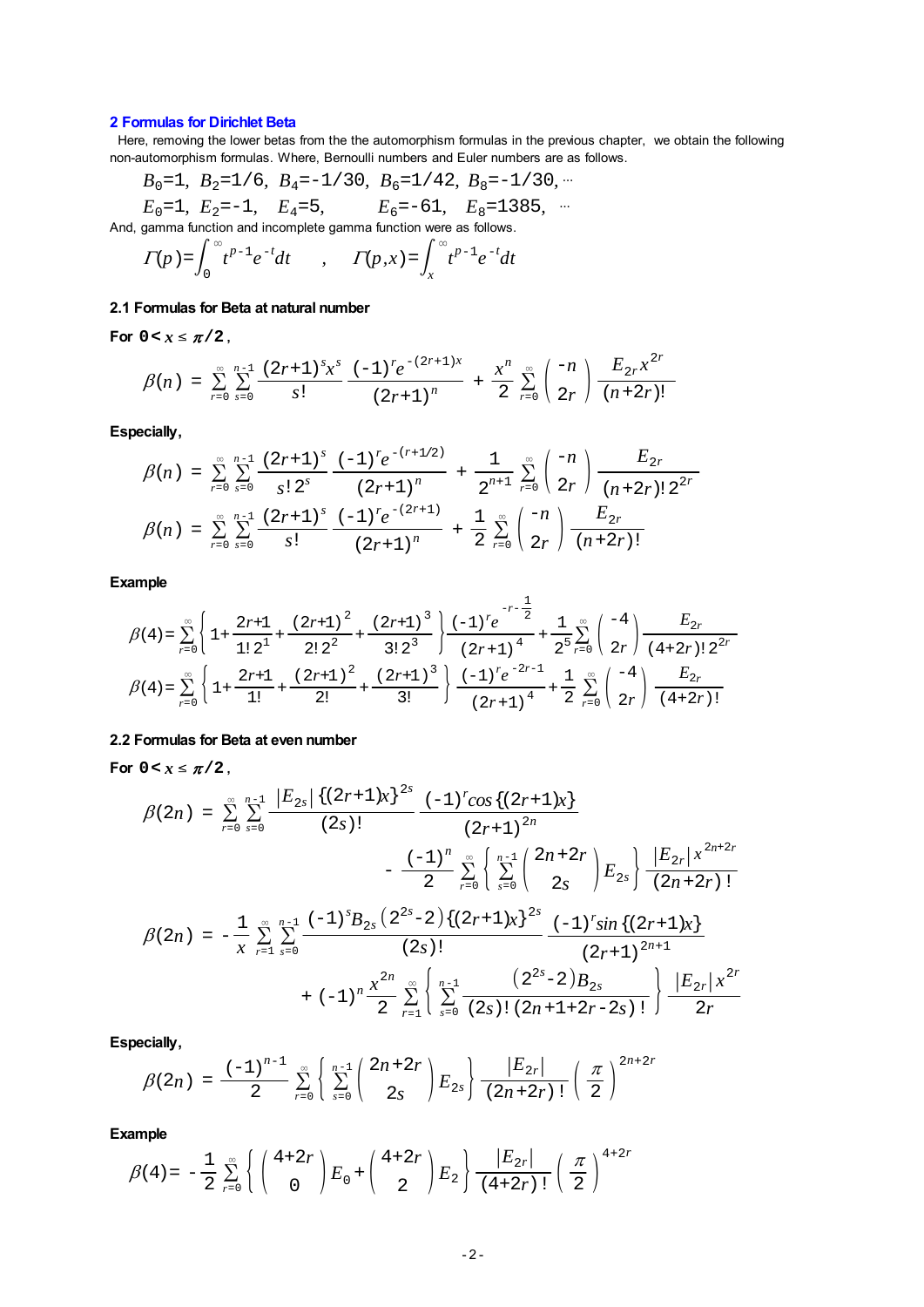$$
\beta(6) = \frac{1}{2} \sum_{r=0}^{\infty} \left\{ \binom{6+2r}{0} E_0 + \binom{6+2r}{2} E_2 + \binom{6+2r}{4} E_4 \right\} \frac{|E_{2r}|}{(6+2r)!} \left(\frac{\pi}{2}\right)^{6+2r}
$$

## **2.3 Formulas for Beta at odd number**

For  $0 < x \leq \pi/2$ ,

$$
\beta(2n-1) = \sum_{r=0}^{\infty} \sum_{s=0}^{n-1} \frac{\left|E_{2s}\right| \left\{(2r+1)x\right\}^{2s}}{(2s)!} \frac{(-1)^r \cos\left\{(2r+1)x\right\}}{(2r+1)^{2n-1}}
$$
\n
$$
\beta(2n-1) = -\frac{1}{x} \sum_{r=0}^{\infty} \sum_{s=0}^{n-1} \frac{(-1)^s B_{2s} \left(2^{2s}-2\right) \left\{(2r+1)x\right\}^{2s}}{(2s)!} \frac{(-1)^r \sin\left\{(2r+1)x\right\}}{(2r+1)^{2n}}
$$

**Especially,**

$$
\beta(2n-1) = \frac{\pi}{4} \frac{|E_{2n-2}|}{(2n-2)!} \left(\frac{\pi}{2}\right)^{2n-2}
$$

## **2.4 Formulas for Beta at complex number**

When *p* is a complex number such that  $p \neq 1, 0, -1, -2, \dots$ ,

**For**  $x = u + vi$   $s.t.$   $0 < |x| \leq 2\pi$ ,  $u \geq 0$ ,

$$
\beta(p) = \sum_{r=0}^{\infty} \frac{\Gamma\{p,(2r+1)x\}}{\Gamma(p)} \frac{(-1)^r}{(2r+1)^p} + \frac{x^p}{2} \sum_{r=0}^{\infty} \binom{-p}{2r} \frac{E_{2r}x^{2r}}{\Gamma(p+1+2r)}
$$

**Especially,**

$$
\beta(p) = \sum_{r=0}^{\infty} \frac{\Gamma(p, 2r+1)}{\Gamma(p)} \frac{(-1)^r}{(2r+1)^p} + \frac{1}{2} \sum_{r=0}^{\infty} \binom{-p}{2r} \frac{E_{2r}}{\Gamma(p+1+2r)}
$$

## **3 Global definition of Dirichlet Beta and Generalized Euler Number**

Diriclet beta function is defined on the whole complex plane with patches as follows.

$$
\beta(p) = \begin{cases} \sum_{r=1}^{\infty} \frac{(-1)^{r-1}}{(2r-1)^p} & Re(p) \ge 0 \\ \left(\frac{2}{\pi}\right)^{1-p} \cos \frac{p\pi}{2} \Gamma(1-p) \sum_{r=1}^{\infty} \frac{(-1)^{r-1}}{(2r-1)^{1-p}} & Re(p) < 0 \end{cases}
$$

This is inconvenient. so, we focus on the following sequence.

$$
_{n}B_{r} = \sum_{s=0}^{r} (-1)^{r-s} {_{r}C_{s}} \left(s - \frac{1}{2}\right)^{n}
$$
  $r = 0, 1, 2, ..., n$ 

Using this sequence, we can define Diriclet beta function on the whole complex plane as follows.

## **Definition 3.2.1**

$$
\beta(p) = \sum_{r=1}^{\infty} \frac{1}{2^{r+1}} \sum_{s=1}^{r} (-1)^{s-1} {r \choose s} (2s-1)^{-p}
$$

Furthermore, by using this sequence, Euler Number can be defined on the whole complex plane.

## **Definition 3.3.1**

$$
E_p = \sum_{r=1}^{\infty} \frac{1}{2^r} \sum_{s=1}^r (-1)^{s-1} {r \choose s} (2s-1)^p
$$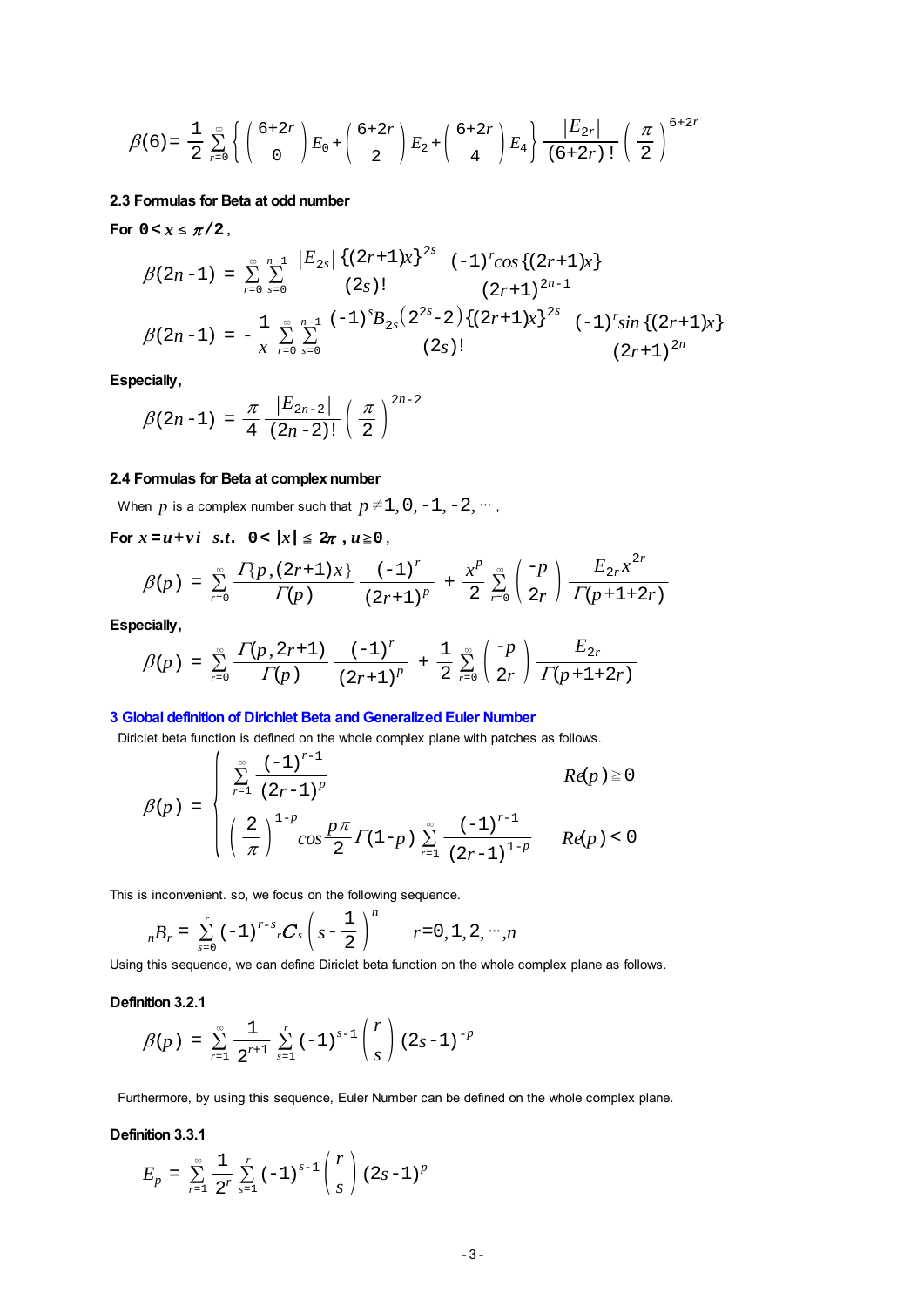#### **4 Completed Dirichlet Beta**

In **4.1**, symmetric functional equations are derived from functional equations.

#### **Formula 4.1.1**

$$
\left(\frac{2}{\sqrt{\pi}}\right)^{1+z} I\left(\frac{1}{2} + \frac{z}{2}\right) \beta(z) = \left(\frac{2}{\sqrt{\pi}}\right)^{2-z} I\left(\frac{1}{2} + \frac{1-z}{2}\right) \beta(1-z)
$$

$$
\left(\frac{2}{\sqrt{\pi}}\right)^{\frac{3}{2}+z} I\left(\frac{3}{4} + \frac{z}{2}\right) \beta\left(\frac{1}{2} + z\right) = \left(\frac{2}{\sqrt{\pi}}\right)^{\frac{3}{2}-z} I\left(\frac{3}{4} - \frac{z}{2}\right) \beta\left(\frac{1}{2} - z\right)
$$

In 4.2, we define the completed Dirichlet beta functions  $\omega(z)$ ,  $\Omega(z)$  as follows, respectively.

$$
\omega(z) = \left(\frac{2}{\sqrt{\pi}}\right)^{1+z} \Gamma\left(\frac{1+z}{2}\right) \beta(z)
$$

$$
\Omega(z) = \left(\frac{2}{\sqrt{\pi}}\right)^{\frac{3}{2}+z} \Gamma\left(\frac{1}{2}\left(\frac{3}{2}+z\right)\right) \beta\left(\frac{1}{2}+z\right)
$$

Then, Formula 4.1.1 is expressed as follows.

$$
\omega(z) = \omega(1-z)
$$

$$
\Omega(z) = \Omega(-z)
$$

From the latter, we can see that  $\Omega(z)$  is an even function. Therefore,  $\Omega(z)$  has the same properties as completed Riemann zeta function  $E(z)$ . (See " 07 Completed Riemann Zeta ".) And, as in  $E(z)$ , the following theorem holds.

#### **Theorem 4.2.1**

If Dirichlet beta function  $\,\beta(\zeta)$  has a non-trivial zero whose real part is not  $\,1/2$  , the one set consists of the following four.

 $1/2 + \alpha_1 \pm i\, \delta_1 \quad , \quad 1/2 - \alpha_1 \pm i\, \delta_1 \qquad \quad ( \ 0 \, < \alpha_1 < \, 1/2 \ \ )$ 

#### **05 Factorization of Completed Dirichlet Beta**

In **5.1**, the following Hadamard product is derived.

## **Formula 5.1.1**

Let completed beta function be as follows.

$$
\omega(z) = \left(\frac{2}{\sqrt{\pi}}\right)^{1+z} I\left(\frac{1+z}{2}\right) \beta(z)
$$

When non-trivial zeros of  $\beta(z)$  are  $z_k = x_k \pm iy_k$   $k=1, 2, 3, \dots$  and  $\gamma$  is Euler-Mascheroni constant,  $\omega(z)$  is expressed by the Hadamard product as follows.

$$
\omega(z) = e^{\left(\frac{3\log\pi}{2} - \frac{\gamma}{2} - \log 2 - 4\log I\left(\frac{3}{4}\right)\right)z} \prod_{k=1}^{\infty} \left(1 - \frac{z}{z_k}\right) e^{\frac{z}{z_k}}
$$
  

$$
\omega(z) = e^{\left(\frac{3\log\pi}{2} - \frac{\gamma}{2} - \log 2 - 4\log I\left(\frac{3}{4}\right)\right)z} \prod_{n=1}^{\infty} \left(1 - \frac{2x_n z}{x_n^2 + y_n^2} + \frac{z^2}{x_n^2 + y_n^2}\right) e^{\frac{2x_n z}{x_n^2 + y_n^2}}
$$

And, the following special values are obtained.

$$
\prod_{n=1}^{\infty} \left(1 - \frac{2x_n - 1}{x_n^2 + y_n^2}\right) e^{-\frac{2x_n}{x_n^2 + y_n^2}} = e^{-4\log(\left(\frac{3}{4}\right) + \frac{\gamma}{2} + \log 2 - \frac{3\log \pi}{2})} = 1.08088915\cdots
$$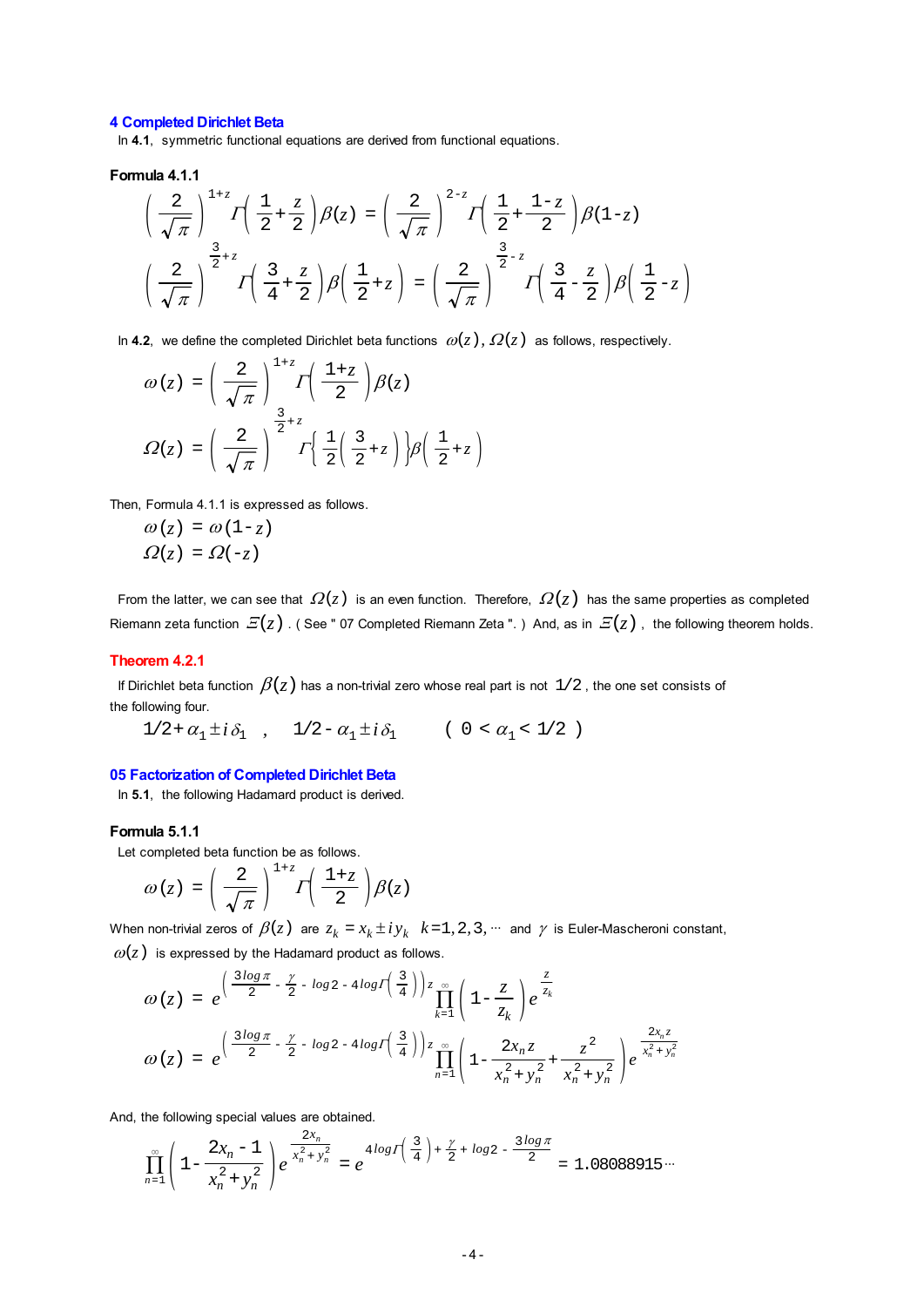$$
\prod_{n=1}^{\infty} \left\{ 1 - \frac{1}{(x_n + iy_n)^2} \right\} \left\{ 1 - \frac{1}{(x_n - iy_n)^2} \right\} = \omega(-1) = 1.16624361...
$$

 In **5.2**, we consider how the formulas in the previous section are expressed when non-trivial zeros whose real part is 1/2 and non-trivial zeros whose real part is not 1/2 are mixed. Then, we obtain the following theorems.

## **Theorem 5.2.2**

Let  $\gamma$  be Euler-Mascheroni constant, non-trivial zeros of Dirichlet beta function are  $x_n + iy_n$   $n=1, 2, 3, ...$ . Among them, zeros whose real part is 1/2 are  $1/2 \pm iy_r$ ,  $r=1, 2, 3, \dots$  and zeros whose real parts is not 1/2 are  $1/2 \pm \alpha_s \pm i \delta_s$  (  $0 < \alpha_s < 1/2$  )  $s = 1, 2, 3, \dots$  Then the following expressions hold.

$$
\prod_{n=1}^{\infty} \left( 1 - \frac{2x_n - 1}{x_n^2 + y_n^2} \right) = 1
$$
\n
$$
\sum_{n=1}^{\infty} \frac{2x_n}{x_n^2 + y_n^2} = \sum_{r=1}^{\infty} \frac{1}{1/4 + y_r^2} + \sum_{s=1}^{\infty} \left\{ \frac{1 + 2\alpha_s}{(1/2 + \alpha_s)^2 + \delta_s^2} + \frac{1 - 2\alpha_s}{(1/2 - \alpha_s)^2 + \delta_s^2} \right\}
$$
\n
$$
\sum_{n=1}^{\infty} \frac{2x_n}{x_n^2 + y_n^2} = 4\log \Gamma \left( \frac{3}{4} \right) + \frac{\gamma}{2} + \log 2 - \frac{3\log \pi}{2} = 0.07778398...
$$

#### **Formula 5.2.3 ( Special values )**

When non-trivial zeros of Dirichlet beta function are  $x_k \pm iy_k$   $k=1, 2, 3, \dots$ , the following expressions hold.

$$
\prod_{n=1}^{\infty} \left( 1 - \frac{1}{x_n + iy_n} \right) \left( 1 - \frac{1}{x_n - iy_n} \right) = 1
$$
\n
$$
\prod_{n=1}^{\infty} \left( 1 + \frac{1}{x_n + iy_n} \right) \left( 1 + \frac{1}{x_n - iy_n} \right) = \omega(-1) = 1.1662436\cdots
$$

## **Theorem 5.2.4**

Let non-trivial zeros of Dirichlet beta function are  $x_n + iy_n$   $n=1, 2, 3, ...$  and  $\gamma$  be Euler-Mascheroni constant. If the following expression holds, non-trivial zeros whose real parts is not  $1/2$  do not exist.

$$
\sum_{n=1}^{\infty} \frac{1}{1/4 + y_n^2} = 4 \log \left( \frac{3}{4} \right) + \frac{\gamma}{2} + \log 2 - \frac{3 \log \pi}{2} = 0.07778398 \cdots
$$

Incidentally, when this was calculated using 10000 *yr* , both sides coincided with the decimal point 3 digits.

In **5.3**, we show that  $\omega(z)$  is factored completely.

## **Theorem 5.3.1 ( Factorization of**  $\omega(z)$  **)**

Let Dirichlet beta function be  $\beta(z)$ , the non-trivial zeros are  $z_n = x_n \pm iy_n$   $n=1, 2, 3, \dots$  and completed beta function be as follows.

$$
\omega(z) = \left(\frac{2}{\sqrt{\pi}}\right)^{1+z}\!\!\! \int \!\!\! \left(\frac{1{+}z}{2}\right)\!\beta(z)
$$

Then,  $\omega(z)$  is factorized as follows.

$$
\omega(z) = \prod_{n=1}^{\infty} \left( 1 - \frac{2x_n z}{x_n^2 + y_n^2} + \frac{z^2}{x_n^2 + y_n^2} \right)
$$

In **5.4**, we first derive the factorization of  $\Omega(z)$ .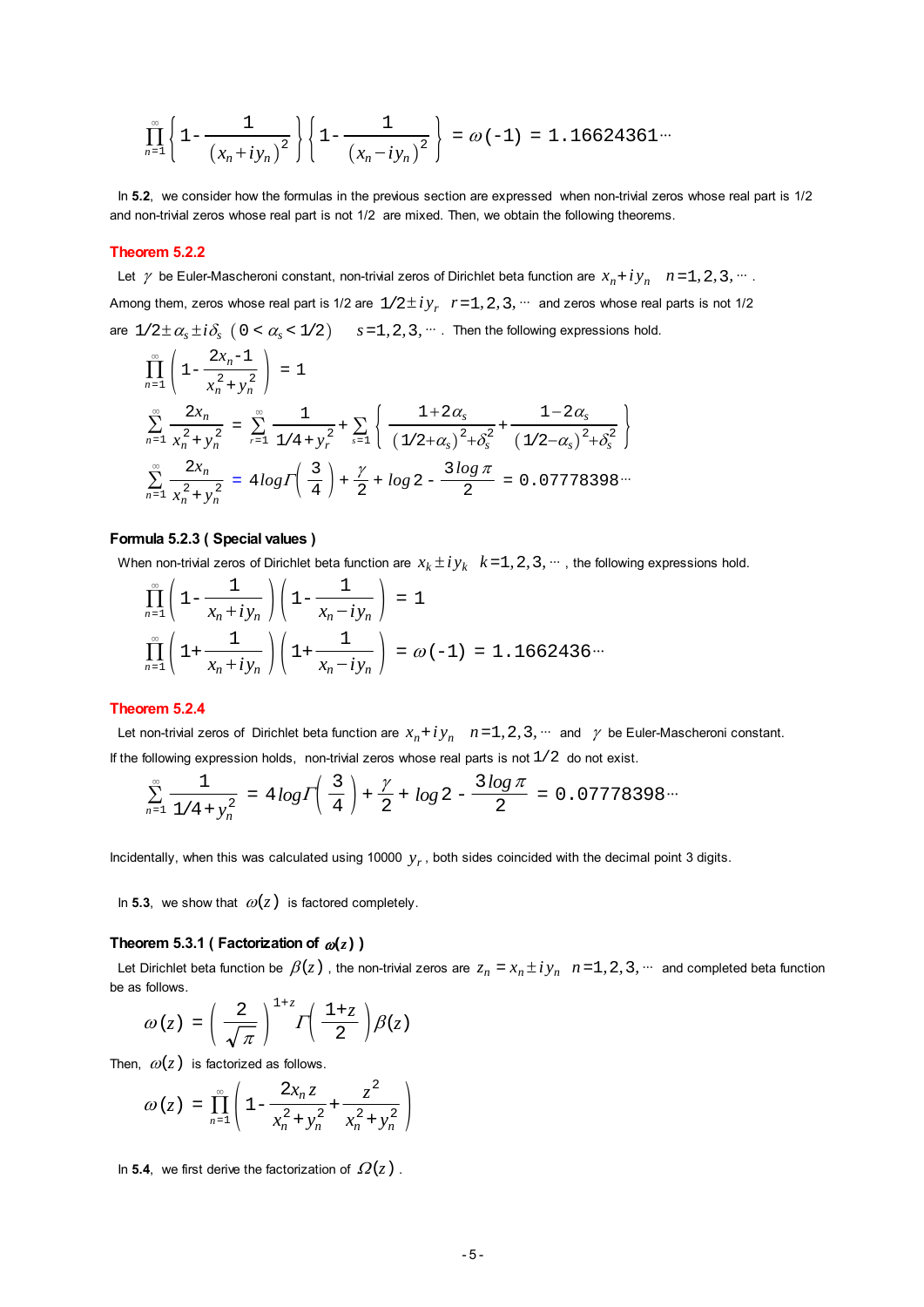#### **Theorem 5.4.1 ( Factorization of**  $Q(z)$  **)**

Let Dirichlet beta function be  $\beta(z)$ , the non-trivial zeros are  $z_n = x_n \pm iy_n$   $n=1, 2, 3, \dots$  and completed beta function be as follows.

$$
\Omega(z) = \left(\frac{2}{\sqrt{\pi}}\right)^{\frac{3}{2}+z} I\left(\frac{1}{2}\left(\frac{3}{2}+z\right)\right) \beta\left(\frac{1}{2}+z\right)
$$

Then,  $\Omega(z)$  is factorized as follows.

$$
\Omega(z) = \Omega(0) \prod_{n=1}^{\infty} \left\{ 1 - \frac{2(x_n - 1/2)z}{(x_n - 1/2)^2 + y_n^2} + \frac{z^2}{(x_n - 1/2)^2 + y_n^2} \right\}
$$
  
Where, 
$$
\Omega(0) = \prod_{n=1}^{\infty} \frac{(x_n - 1/2)^2 + y_n^2}{x_n^2 + y_n^2} = \left(\frac{2}{\sqrt{\pi}}\right)^{3/2} \Gamma\left(\frac{3}{4}\right) \beta\left(\frac{1}{2}\right) = 0.98071361...
$$

And, using this theorem and Theorem 4.2.1 in the previous section, we obtaine the following theorem.

#### **Theorem 5.4.4**

When Dirichlet beta function is  $\beta(z)$  and the non-trivial zeros are  $z_n = x_n \pm iy_n$   $n=1, 2, 3, \dots$ If the following expression holds, non-trivial zeros whose real parts is not  $1/2$  do not exist.

$$
\prod_{r=1}^{\infty} \frac{y_r^2}{1/4 + y_r^2} = \left(\frac{2}{\sqrt{\pi}}\right)^{3/2} \Gamma\left(\frac{3}{4}\right) \beta\left(\frac{1}{2}\right) = 0.98071361\cdots
$$
\n(4.4<sub>0</sub>)

Incidentally, when this was calculated using 10000 *yr* , both sides coincided with the decimal point 4 digits.

#### **06 Zeros on the Critical Line of Dirichlet Beta**

In 6.1, substituting  $z = 0 + iy$  for the completed Dirichlet beta  $\Omega(z)$ ,

$$
\Omega_h(z) = \left(\frac{2}{\sqrt{\pi}}\right)^{\frac{3}{2}+iy} \Gamma\left{\frac{1}{2}\left(\frac{3}{2}+iy\right)\right} \beta\left(\frac{1}{2}+iy\right)
$$

We use this to calculate the zeros on the critical line. However, this function is too small in absolute value and can only find the zeros up to  $y = 917$ .

So we normalize  $\Omega_h(y)$  and define the following sign function.

$$
sgn(y) = -\frac{\Omega_h(y)}{|\Omega_h(y)|} = -\left(\frac{2}{\sqrt{\pi}}\right)^{iy} \frac{\Gamma\left(\frac{1}{2}\left(\frac{3}{2}+iy\right)\right)\beta\left(\frac{1}{2}+iy\right)}{\left|\Gamma\left(\frac{1}{2}\left(\frac{3}{2}+iy\right)\right)\beta\left(\frac{1}{2}+iy\right)\right|}
$$
  

$$
sgn
$$
  

$$
1.0
$$
  

$$
0.5
$$
  

$$
-0.5
$$
  

$$
-1.0
$$
  

$$
-1.0
$$
  

$$
1.0
$$
  

$$
1.0
$$
  

$$
1.0
$$
  

$$
1.0
$$
  

$$
1.0
$$
  

$$
1.0
$$
  

$$
1.0
$$
  

$$
1.0
$$
  

$$
1.0
$$
  

$$
1.0
$$
  

$$
1.0
$$
  

$$
1.0
$$
  

$$
1.0
$$
  

$$
1.0
$$
  

$$
1.0
$$
  

$$
1.0
$$
  

$$
1.0
$$
  

$$
1.0
$$
  

$$
1.0
$$
  

$$
1.0
$$
  

$$
1.0
$$
  

$$
1.0
$$
  

$$
1.0
$$
  

$$
1.0
$$
  

$$
1.0
$$
  

$$
1.0
$$
  

$$
1.0
$$
  

$$
1.0
$$
  

$$
1.0
$$
  

$$
1.0
$$
  

$$
1.0
$$
  

$$
1.0
$$
  

$$
1.0
$$
  

$$
1.0
$$
  

$$
1.0
$$
  

$$
1.0
$$
  

$$
1.0
$$
  

$$
1.0
$$
  

$$
1.0
$$
  

$$
1.0
$$
  

$$
1.0
$$
  

$$
1.0
$$
  
<

Using this sign function  $sgn(y)$ , we can find the zeros at large  $y$ .